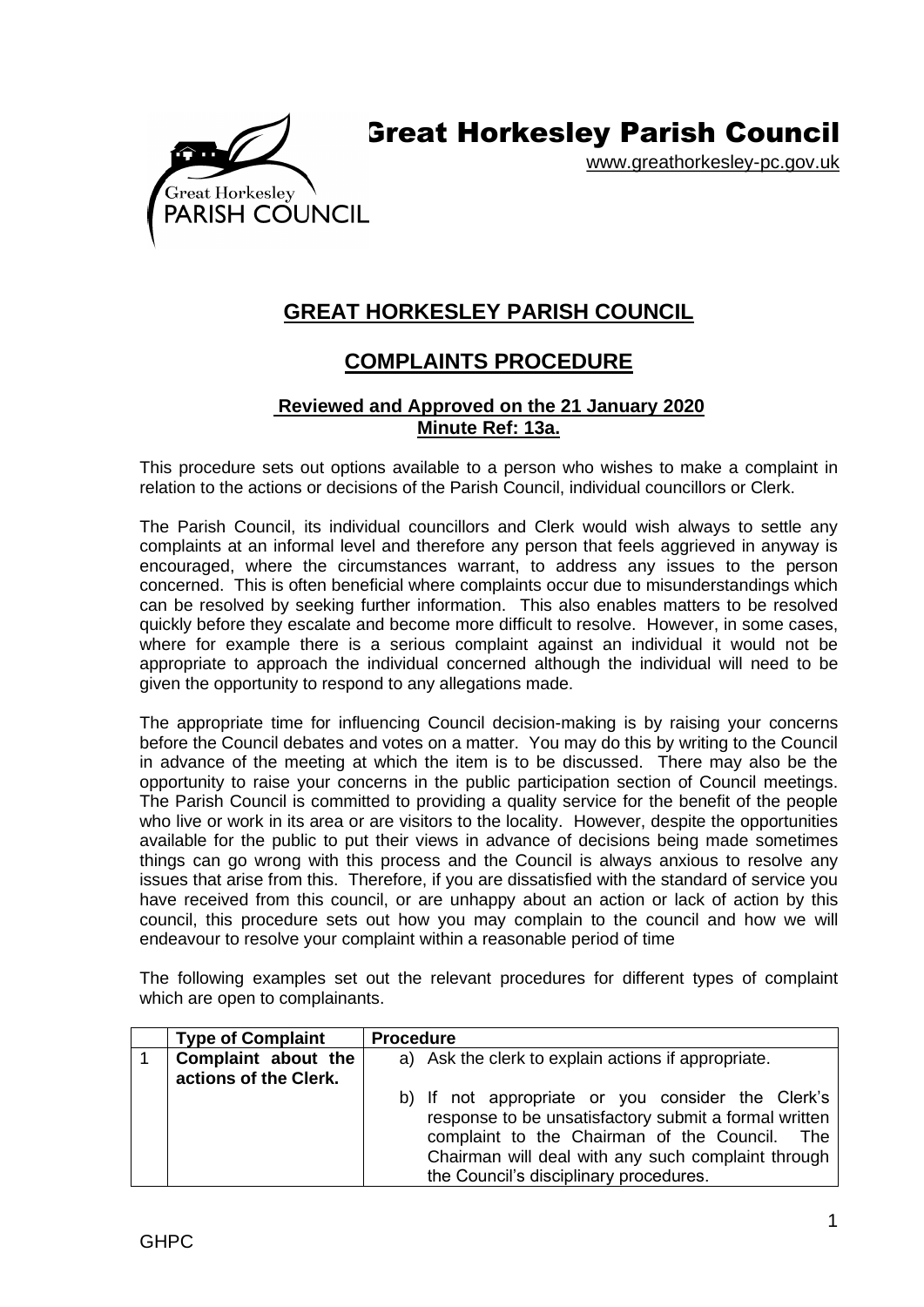|                | <b>Type of Complaint</b>                                                                                                                                                                                                           | <b>Procedure</b>                                                                                                                                                                                                                                                                                                                                                                                                                                                                                                                                                                   |
|----------------|------------------------------------------------------------------------------------------------------------------------------------------------------------------------------------------------------------------------------------|------------------------------------------------------------------------------------------------------------------------------------------------------------------------------------------------------------------------------------------------------------------------------------------------------------------------------------------------------------------------------------------------------------------------------------------------------------------------------------------------------------------------------------------------------------------------------------|
|                |                                                                                                                                                                                                                                    | c) These procedures are normally dealt with as<br>confidential staffing matters.                                                                                                                                                                                                                                                                                                                                                                                                                                                                                                   |
|                |                                                                                                                                                                                                                                    |                                                                                                                                                                                                                                                                                                                                                                                                                                                                                                                                                                                    |
| $\overline{2}$ | Complaint about the<br>actions<br><b>of</b>                                                                                                                                                                                        | a) Ask the councillor to explain actions if appropriate.                                                                                                                                                                                                                                                                                                                                                                                                                                                                                                                           |
|                | an<br>individual<br>councillor<br>(including Chairman).                                                                                                                                                                            | If not appropriate or you consider the councillor's<br>b)<br>response to be unsatisfactory and you<br>have<br>evidence of misconduct by a parish councillor<br>contrary to the code of conduct and want to make a<br>formal complaint about their behaviour you'll need to<br>write to Colchester Borough Council by submitting<br>your complaint in writing to:                                                                                                                                                                                                                   |
|                |                                                                                                                                                                                                                                    | <b>The Monitoring Officer</b><br><b>Colchester Borough Council</b><br><b>Rowan House</b><br>33 Sheepen Road<br><b>Colchester</b><br><b>CO3 3WG.</b>                                                                                                                                                                                                                                                                                                                                                                                                                                |
|                |                                                                                                                                                                                                                                    | Notes:<br>The allegations sub-committee can only deal with<br>(i)<br>complaints about the behaviour of a councillor. It will not<br>deal with complaints about things that are not covered by<br>the Members' Code of Conduct.                                                                                                                                                                                                                                                                                                                                                     |
| 3              | Complaint about the<br>decisions<br>ог<br>procedures<br>the<br><b>of</b><br>Council<br>or<br>Committees (if any)<br>or delays or failure to<br>fulfil<br>statutory<br>responsibilities<br>or<br>published standards<br>of service. | a) Ask the Clerk to explain the decision or perceived<br>shortfall. (If this is a procedural or legal matter the<br>Clerk will normally respond directly whereas if it is a<br>policy matter decided by the Council this may be<br>referred to the Chairman for a response).<br>In any<br>event you will receive a response within seven days<br>unless lengthy investigations are needed in which<br>case you will be consulted on an appropriate<br>timescale.<br>b) If not appropriate or you consider the response to be<br>unsatisfactory you should ask for the matter to be |
|                |                                                                                                                                                                                                                                    | referred for resolution by the Council. In this event<br>the matter will be discussed at the next Council<br>Meeting provided there is sufficient notice to place<br>the item on the agenda and prepare any necessary<br>report. If not the item will be placed on the agenda<br>for the next month's meeting unless there are<br>exceptional<br>circumstances<br>in i<br>which<br>case<br>complainants will be consulted on an appropriate<br>timescale. The Council will endeavour to deal with<br>all complaints within 12 weeks. Complainants will be                          |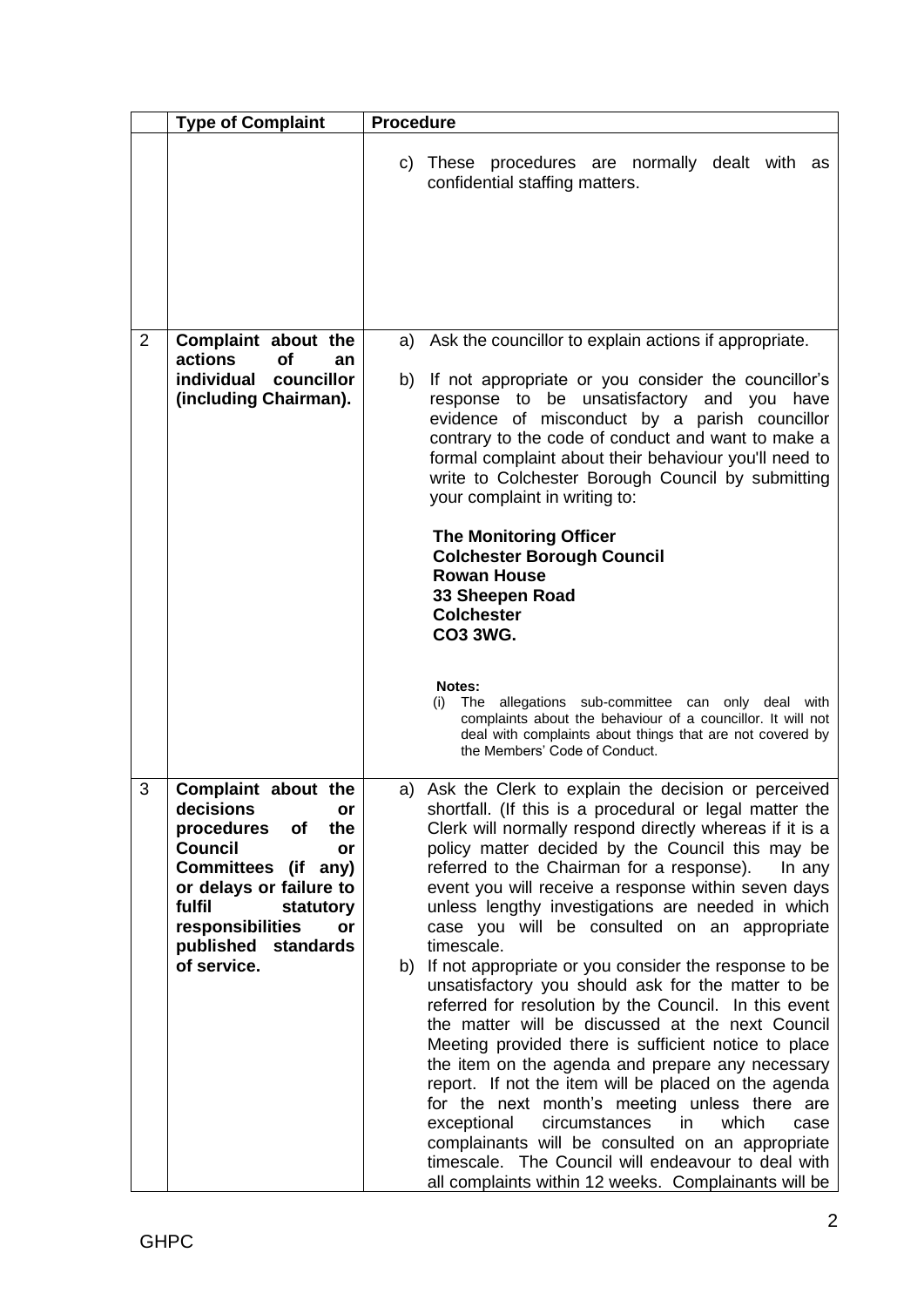| <b>Type of Complaint</b> | <b>Procedure</b>                                                                                                                                                                                                                                                                                                                                                                                                                                                                                                                                                                                                                                                                                                                                                                                                                                                                                                                                                                                                                                                                                                                                                                                                                                                                                                                                                                                                                                                                                                                                                                         |
|--------------------------|------------------------------------------------------------------------------------------------------------------------------------------------------------------------------------------------------------------------------------------------------------------------------------------------------------------------------------------------------------------------------------------------------------------------------------------------------------------------------------------------------------------------------------------------------------------------------------------------------------------------------------------------------------------------------------------------------------------------------------------------------------------------------------------------------------------------------------------------------------------------------------------------------------------------------------------------------------------------------------------------------------------------------------------------------------------------------------------------------------------------------------------------------------------------------------------------------------------------------------------------------------------------------------------------------------------------------------------------------------------------------------------------------------------------------------------------------------------------------------------------------------------------------------------------------------------------------------------|
|                          | given sufficient notice of the time and place of the<br>meeting and given the opportunity to present their<br>case in person. Where it appears that a matter is of a<br>confidential nature the Council will consider<br>excluding other members of the public. (NB: The<br>Council will not consider any matters that it has<br>previously considered in detail where the substance<br>of the complaint has already, in generality, been<br>taken into account).<br>As a variation of b) above you may also raise a<br>C)<br>complaint at the next meeting of the council during<br>the public speaking session. (the Council may<br>decline to discuss the matter if it has previously been<br>considered in detail where the substance of the<br>complaint has already, in generality, been taken into<br>account. However, the Chairman may issue an<br>explanation of the Council's decision where this is<br>not covered by the Frequently Asked Questions on<br>the website). In all other respects the complaint will<br>be dealt with under the published procedure for<br>public speaking or this complaints procedure as<br>appropriate.<br>d) Following the decision of the Council on whether to<br>uphold the complaint or not and on any redress that<br>is due the Clerk will write to the complainant to<br>confirm the decisions made within seven days. There<br>is no further avenue available to the complainant<br>once the matter has been decided by the Council<br>unless relevant new evidence comes to light.<br>However, the Council can only reconsider its |
|                          | decisions in accordance with Standing Order 11.                                                                                                                                                                                                                                                                                                                                                                                                                                                                                                                                                                                                                                                                                                                                                                                                                                                                                                                                                                                                                                                                                                                                                                                                                                                                                                                                                                                                                                                                                                                                          |
|                          | <b>Notes</b>                                                                                                                                                                                                                                                                                                                                                                                                                                                                                                                                                                                                                                                                                                                                                                                                                                                                                                                                                                                                                                                                                                                                                                                                                                                                                                                                                                                                                                                                                                                                                                             |
|                          | (i) Standing Order Clause 11                                                                                                                                                                                                                                                                                                                                                                                                                                                                                                                                                                                                                                                                                                                                                                                                                                                                                                                                                                                                                                                                                                                                                                                                                                                                                                                                                                                                                                                                                                                                                             |
|                          | A resolution (whether affirmative or negative) of the Council shall<br>a<br>not be reversed within 6 months except either by a special motion,<br>the written notice whereof bears the names of at least (3) members<br>of the Council, or by a motion moved in pursuance of the report or<br>recommendation of a committee, sub committee or working party.                                                                                                                                                                                                                                                                                                                                                                                                                                                                                                                                                                                                                                                                                                                                                                                                                                                                                                                                                                                                                                                                                                                                                                                                                             |
|                          | b<br>When a special motion or any other motion moved pursuant to<br>standing order 11(a) above has been disposed of, no similar<br>motion may be moved within a further 6 months.                                                                                                                                                                                                                                                                                                                                                                                                                                                                                                                                                                                                                                                                                                                                                                                                                                                                                                                                                                                                                                                                                                                                                                                                                                                                                                                                                                                                        |
|                          | (ii) Ombudsman                                                                                                                                                                                                                                                                                                                                                                                                                                                                                                                                                                                                                                                                                                                                                                                                                                                                                                                                                                                                                                                                                                                                                                                                                                                                                                                                                                                                                                                                                                                                                                           |
|                          | Complaints against parish councils are not normally dealt with by the Local<br>Government Ombudsman except when they are acting on behalf of a borough<br>or county council. See detailed note below:                                                                                                                                                                                                                                                                                                                                                                                                                                                                                                                                                                                                                                                                                                                                                                                                                                                                                                                                                                                                                                                                                                                                                                                                                                                                                                                                                                                    |
|                          | (iii) Detailed Note: The Local Government Ombudsmen for England<br>investigates complaints against local authorities. The Ombudsmen can only<br>look at complaints about services or things that went wrong that are the fault<br>of the authorities. They cannot investigate council staff or decisions you don't<br>agree with.                                                                                                                                                                                                                                                                                                                                                                                                                                                                                                                                                                                                                                                                                                                                                                                                                                                                                                                                                                                                                                                                                                                                                                                                                                                        |
|                          | The Local Government Act 1974 [S34 (1)] defines the authorities that the<br>Local Government Ombudsman may investigate. Parish and town councils<br>are not included in this definition. But they may be able to consider a<br>complaint about a parish or town council if it is acting on behalf of another                                                                                                                                                                                                                                                                                                                                                                                                                                                                                                                                                                                                                                                                                                                                                                                                                                                                                                                                                                                                                                                                                                                                                                                                                                                                             |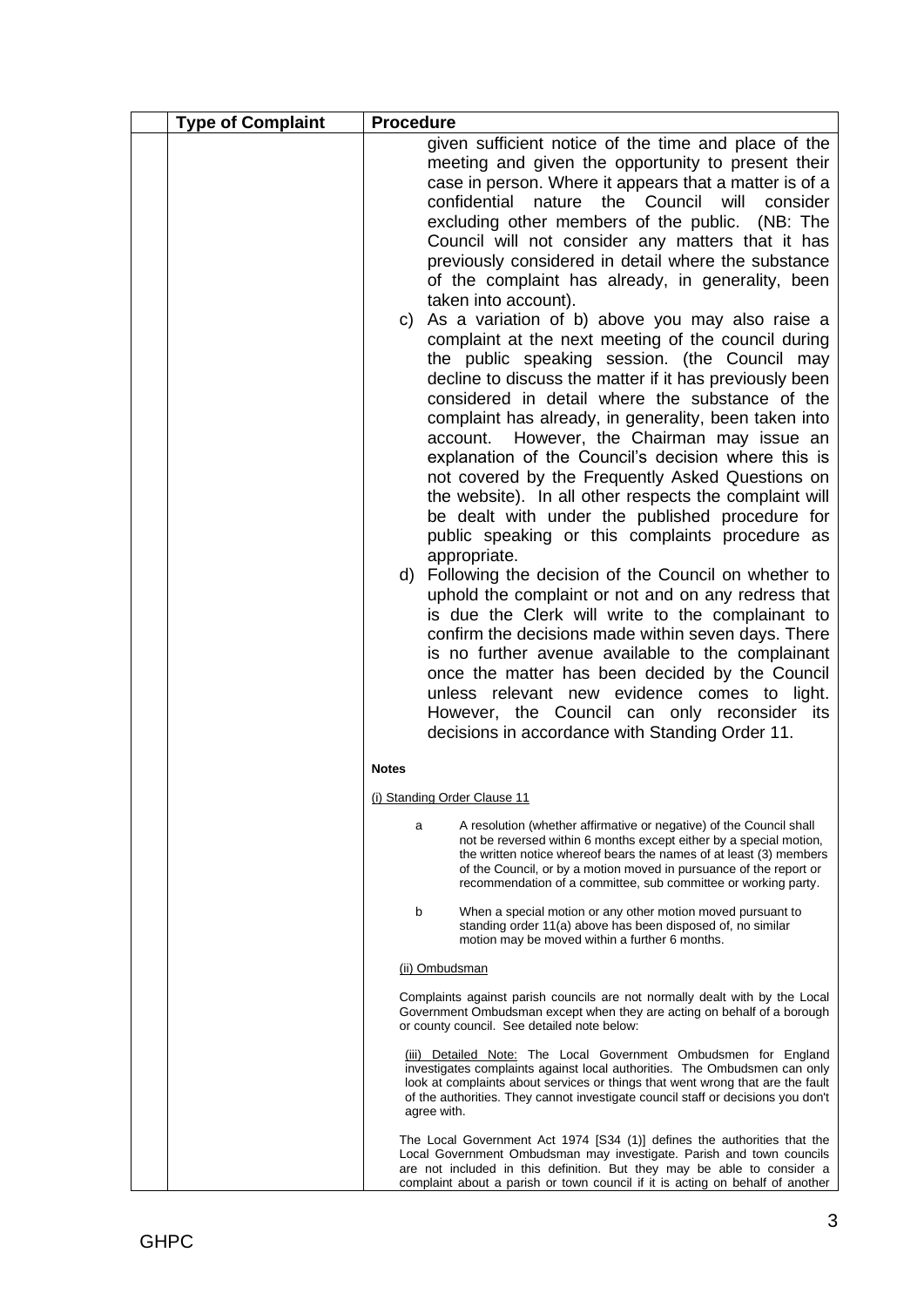|   | <b>Type of Complaint</b>                                                        | <b>Procedure</b>                                                                                                                                                                                                                                                                                                                                                                                                                           |
|---|---------------------------------------------------------------------------------|--------------------------------------------------------------------------------------------------------------------------------------------------------------------------------------------------------------------------------------------------------------------------------------------------------------------------------------------------------------------------------------------------------------------------------------------|
|   |                                                                                 | council. The example given by the Ombudsman is, "if a county council has<br>arranged that the parish council should maintain the grass verges, then we<br>may be able to look at a complaint about this." Great Horkesley Parish<br>Council does maintain its own street lights and bus shelters but this is not<br>strictly speaking on behalf of the County Council as they are additional<br>facilities provided by the Parish Council. |
| 4 | <b>Allegations</b><br>οf<br>financial irregularities<br>or other criminal acts. | a) Allegations of financial<br>irregularity<br>should<br>be<br>submitted to the Council's contracted<br>Internal<br>Auditor:                                                                                                                                                                                                                                                                                                               |
|   |                                                                                 | NB: local electors have a statutory right to object the<br>Council's audit of accounts pursuant to s.16 of the Audit<br>Further information can be<br>Commission Act 1998.<br>obtained from:                                                                                                                                                                                                                                               |
|   |                                                                                 | <b>PKF Littlejohn LLP</b><br>Ref: SBA, 2 <sup>nd</sup> Floor<br><b>1 Westferry Circus</b><br><b>Canary Wharf</b><br>London<br><b>E14 4HD</b>                                                                                                                                                                                                                                                                                               |
|   |                                                                                 | b) Allegations of criminal acts should be reported to the<br>Police.                                                                                                                                                                                                                                                                                                                                                                       |

## **Please also refer to the General Guidance Notes and Contact Information below:**

- **(i)** All formal complaints must be made in writing and signed by the complainant unless for any valid reason the complainant is unable to write. (This does not preclude an oral complaint being made preparatory to submitting a formal written complaint).
- **(ii)** The receipt of the complaint will be acknowledged in writing within 7 days.
- **(iii)** The council will endeavour to deal with all complaints within 12 weeks. If an extension is required the complainant will be kept informed.
- **(iv)** Complainants should be prepared to give evidence in person if required although all complaints will be dealt with in confidence and in accordance with the General Data Protection Regulation Act 2018.
- **(v)** Where a complaint has been referred to the Council for discussion the complainant will be offered the opportunity to attend in person and give oral evidence.
- **(vi)** Anonymous complaints to the Parish Council or other bodies will be investigated but complainants should note that these may be impossible to progress or conclude if they cannot be substantiated by other means.
- **(vii)** The Council, individual councillors and the Clerk may elect not to deal with any